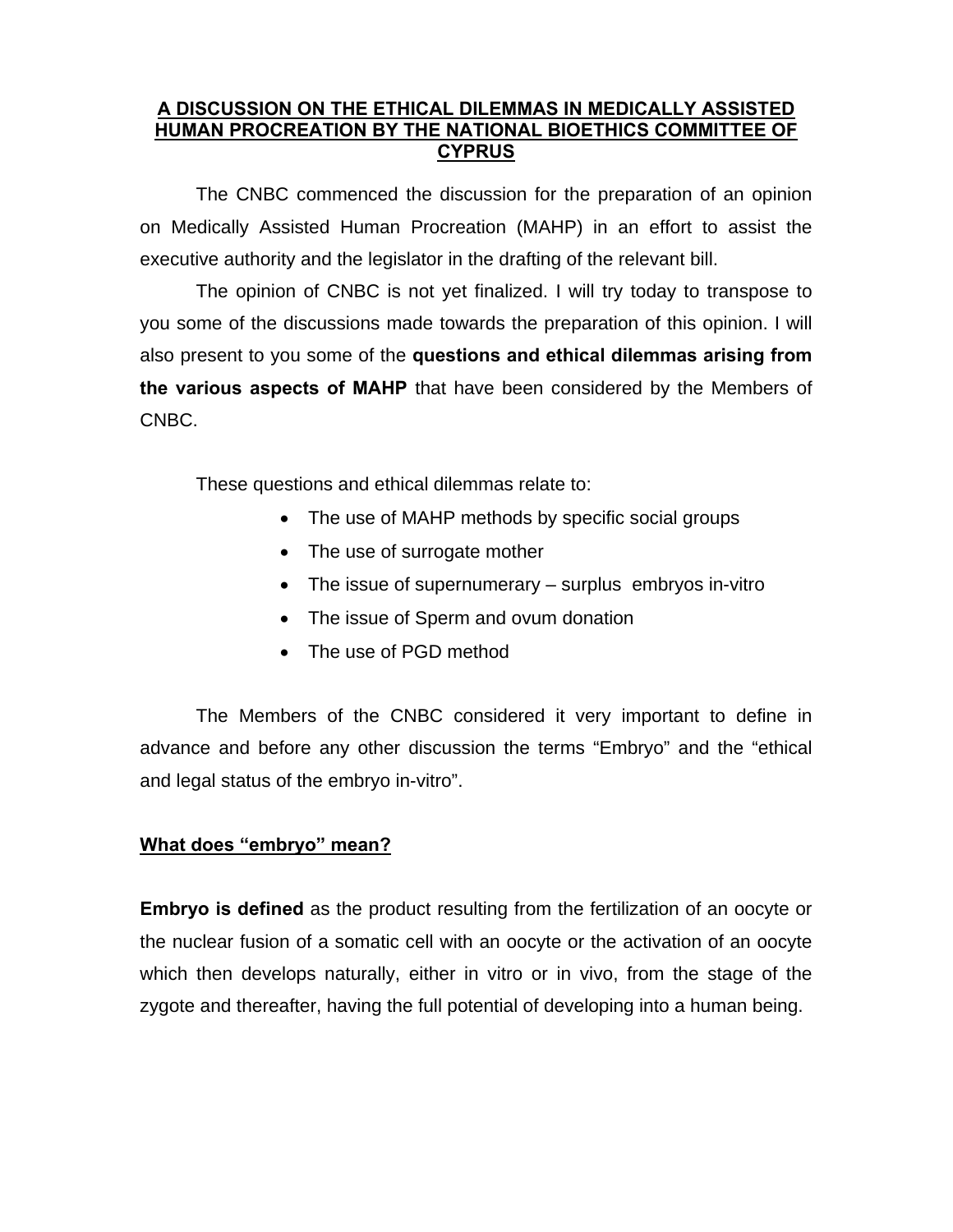## **Ethical Status of Embryo In-Vitro**

The discussion on the ethical status of the embryo in-vitro, unavoidably includes the following questions:

- When does life begin? Is there differentiation of the value of life based on biological stages?
- Is it ethical to destroy embryos?
- Is it ethical to use embryos for medical research?

Within the Members of CNBC two opinions are prevailing:

### **(a) Opinion A:**

According to this opinion:

- Life begins with the conception.
- The value of life does not vary in relation to the developmental stage of the embryo.
- The embryo begins to live and develop both mentally and physically in a single entity towards its bodily, mental and intellectual completion from the date of its conception.

### **(b) Opinion B:**

 It is still under discussion, but the main points of view which were expressed up to now are the following:

- The fertilized ovum cannot be considered as human being, and consequently it cannot be morally equivalent to the human being.
- The fact that the foetus can be developed in a human being does not mean that it can be treated as if it is already a human being.
- However, the biological nature of foetus and its ability to develop into a human being impose the obligation to respect and protect it.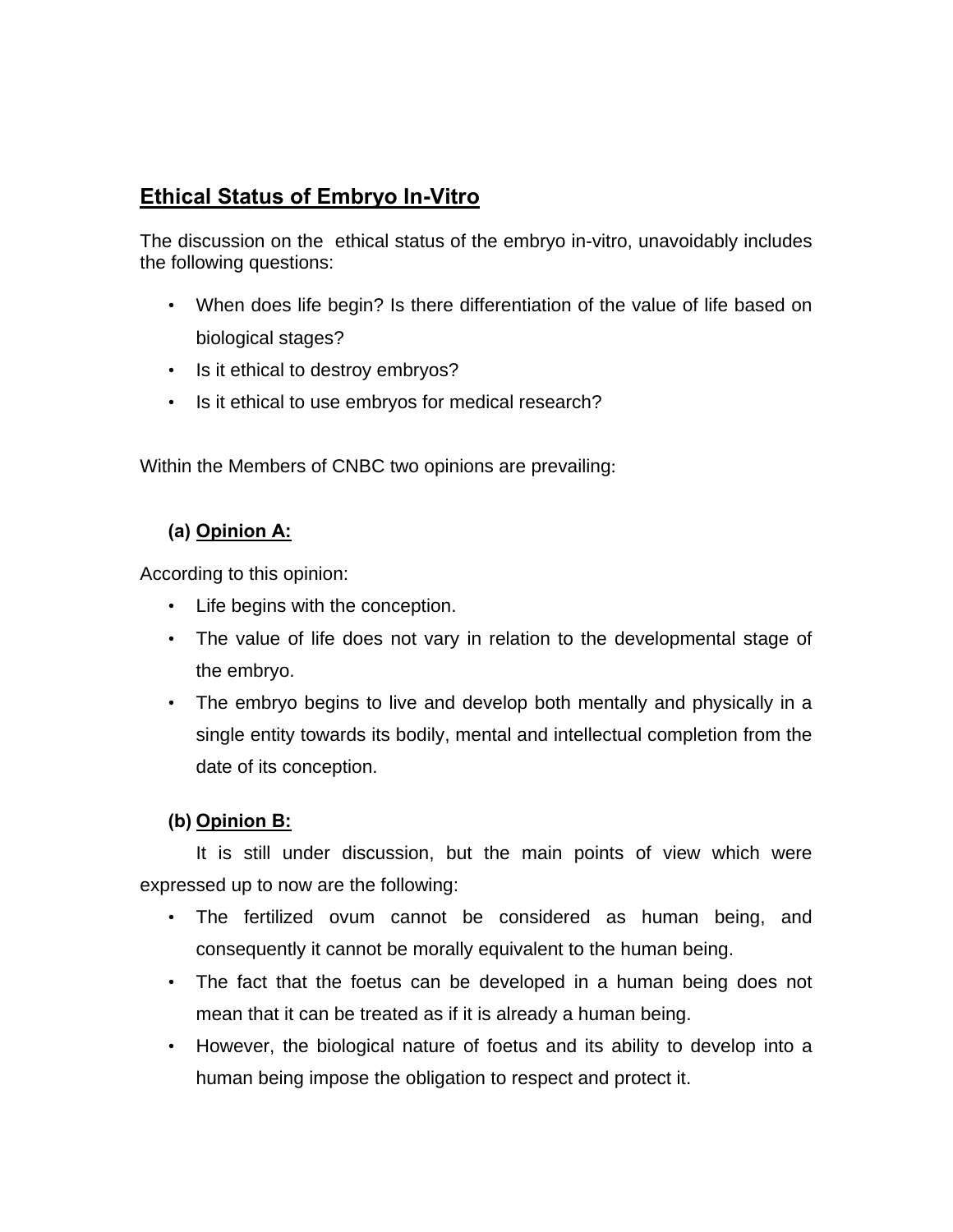### **Legal Status of the embryo**

Some of the ethical questions and dilemmas within the concept of the legal status of the embryo are the following:

- What type of legal protection should be given to an embryo?
- Is there any difference in the legal status of the embryo in-vitro and the embryo in-vivo?
- Is the performance of medical research on embryos or their destruction or their donation compatible with the requirement of Article 18(1) of the Oviedo Convention for adequate protection to the embryo in-vitro?
- What does the phrase "adequate protection" mean?

The Members of the CNBC made a review of the current legal situation in Europe in relation to the above mentioned questions and noted the following:

Legislation in the member states of the Council of Europe, irrespective of the legal personality assigned to the embryo in-vitro protects it through various ways such as:

- The number of ova that may be fertilized at any parental project in most of the EU countries is restricted between 2-3
- Legislation stipulates a maximum storage period which is necessary for maintaining the viability of the embryo
- In a number of EU countries donation of ovum and/or embryos is prohibited (e.g. Norway, Italy, Switzerland, Austria, Germany)
- Research on surplus embryos in-vitro is prohibited by law in a number of EU countries (e.g. Germany, Italy, Switzerland, and Norway).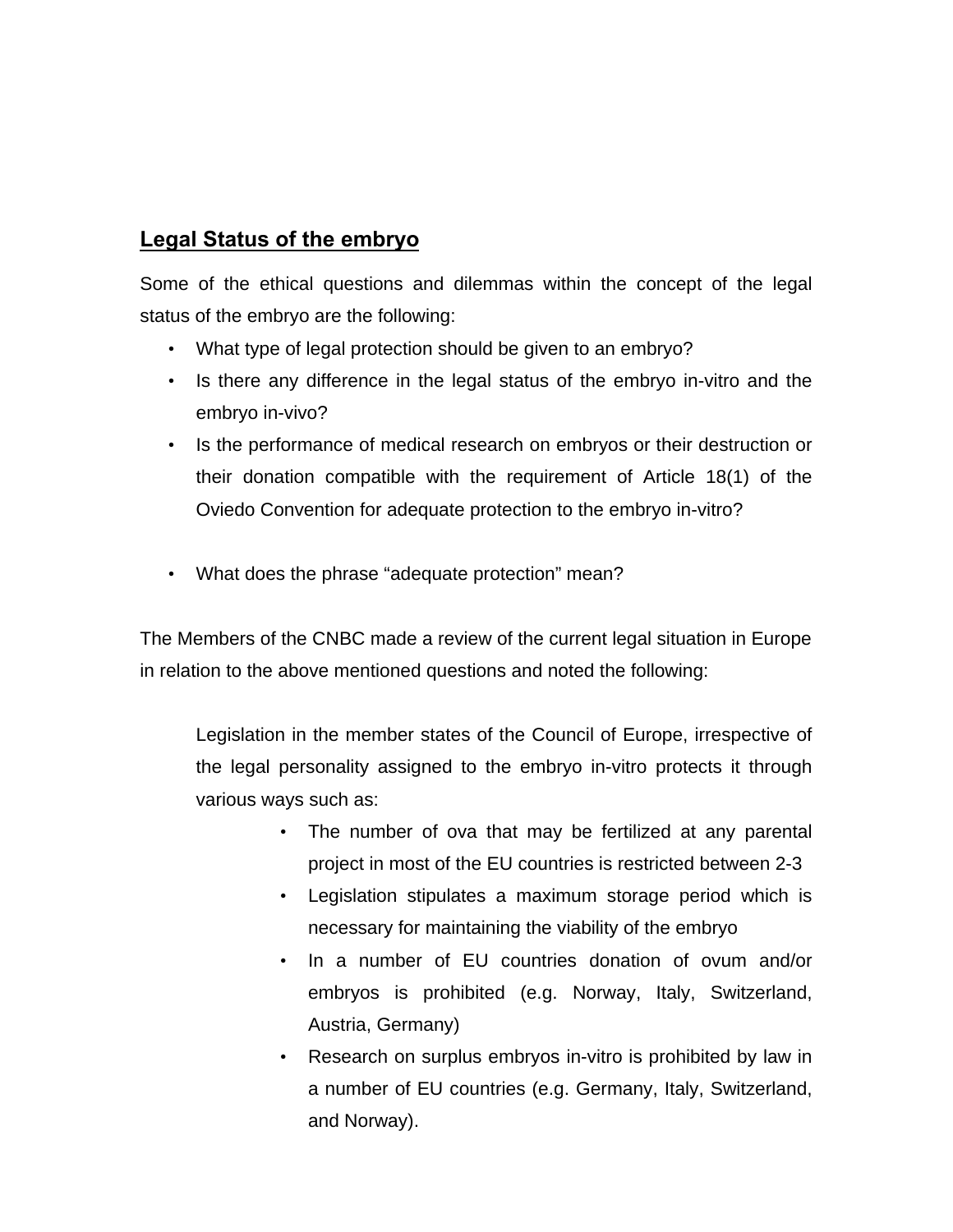The Members of CNBC, having in mind all the above, have expressed two opinions:

#### **Opinion A:**

- The embryo is created with the prospect of developing into a human being and it should be protected.
- The Cypriot legislation on the MAHP should have such provisions as to enforce the requirements of Article 18 of the Oviedo Convention and provide adequate protection to the embryo in-vitro procreated for parental projects.
- Such adequate protection could be possible through transparent procedures for the applications of MAHP and prohibition of the procreation of supernumerary embryos invitro in each parental project.

#### **Opinion B:**

It is still under discussion. The main point of it is that the use of prenatal forms of life for research purposes, which were created in vitro, and no longer constitute part of a fertilization program ("supernumerary" foetuses) can become acceptable under the conditions laid down by law and in accordance with the stage of growth of the embryo.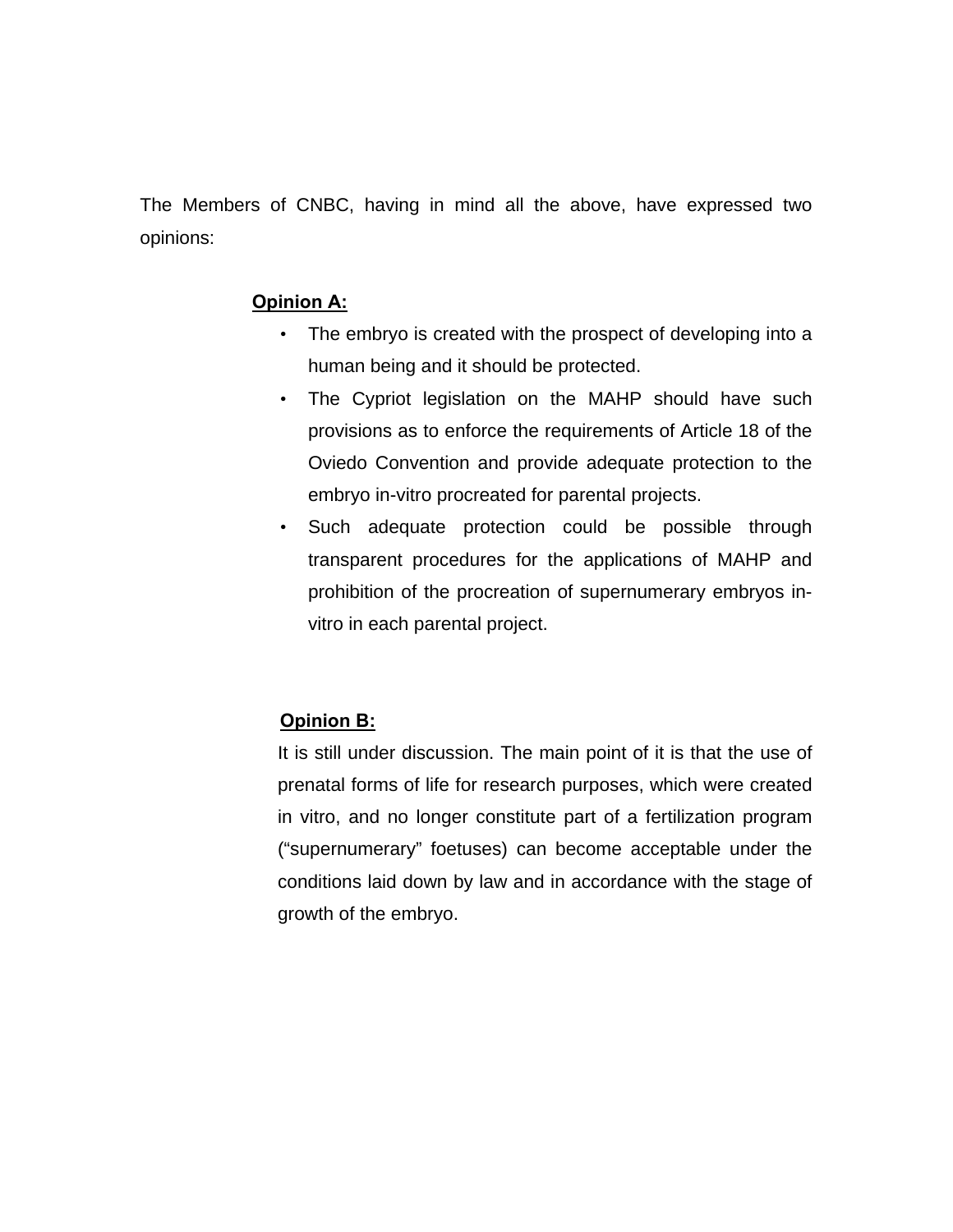# **Possibilities and associated dilemmas of the use of MAHP methods by the following specific social groups:**

- 1. Heterosexual couple having a relationship outside the frame of a marriage (ecclesiastical or political)
- 2. Homosexual couple
- 3. Single parent

# **1. Heterosexual couple having a relationship outside the frame of a marriage (ecclesiastical or political)**

The Members of the CNBC addressed the following questions and ethical dilemmas arising from the possible recognition by the legislation of the use of MAHP methods by unmarried couples:

- 1. Many difficulties exist regarding the assurance of the stability of the relationship of an unmarried couple whishing to undergo MAHP. This stability is essential for the benefit of the child to be born.
- 2. What will happen to the child if the relationship terminates? Is the State ready to give adequate protection to the child?
- 3. Is family as the corner stone of the society in danger? New concepts and environments for the growing of children are being developed? What could be the impact on their personality and welfare?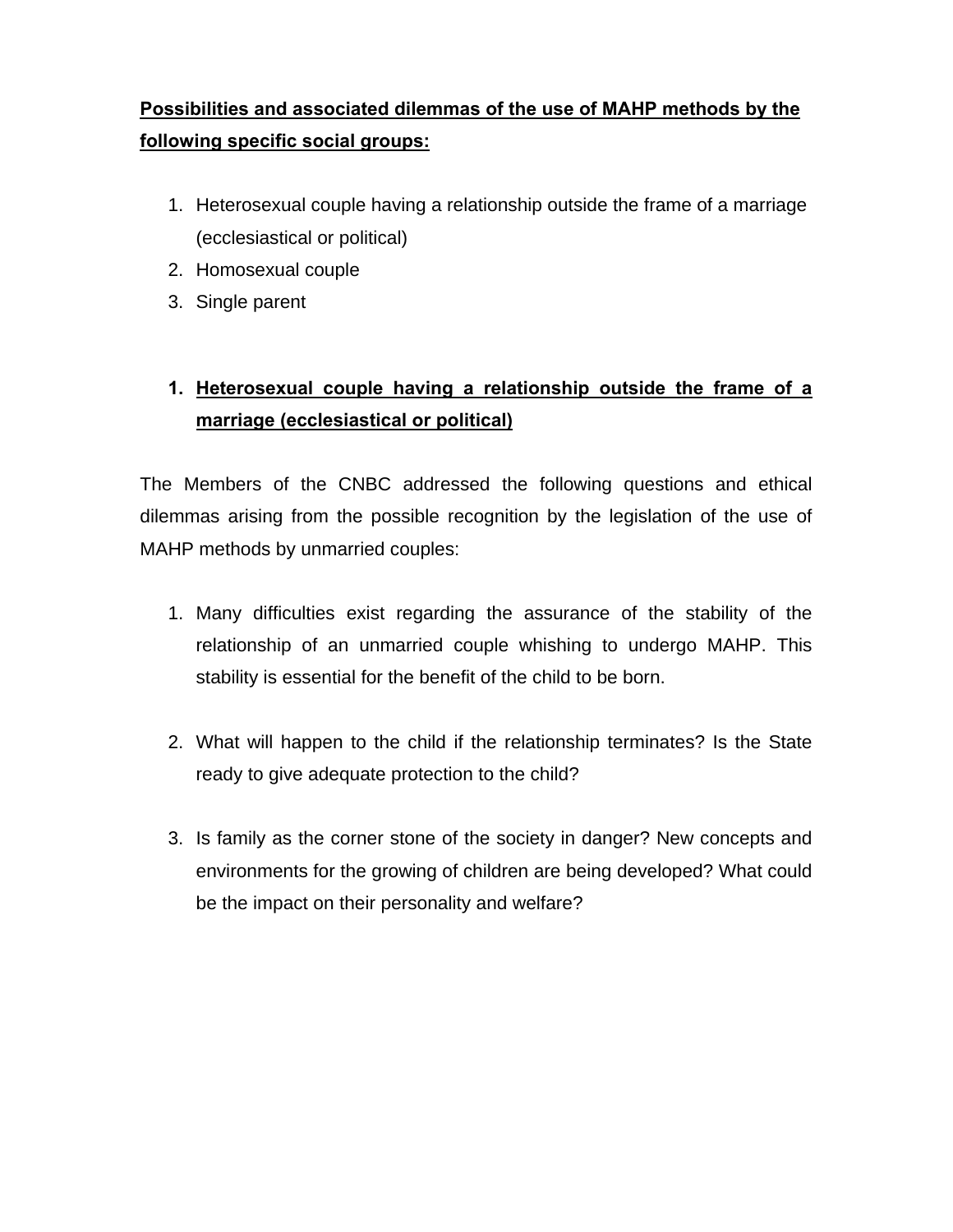Two opinions were expressed on this topic:

#### **Opinion A**

- The regulation by law of the use of MAHP by unmarried heterosexual couples could constitute an indirect legal recognition of the free living together practice.
- Legalisation of this practice means official acceptance and creation of new social structures. Additionally this increases the need for protecting the best interests and well-being of the child to be born. Such protection should include additional financial support and other social grants.
- The legislative acceptance of the use of MAHP by unmarried heterosexual couples raises ethical questions as for its social necessity. This necessity should be contrasted with the social dangers that are arising and with the pledges that the State should provide by enacting such legislation.

#### **Opinion B**

- The Cypriot State today recognizes and protects the children that are born without the intervention of MAHP in a relationship outside the frame of marriage, terminating thus decades of social stigmatization.
- Taking into consideration that no society is static, that the social ethics develop continuously promoting simultaneously the respect of human rights and the condemnation of social stigmatization and discrimination, it is proposed that MAHP covers also the unmarried heterosexual couples that have constant symbiotic relation, (taking all the measures that will ensure the legal, financial, social rights of the child).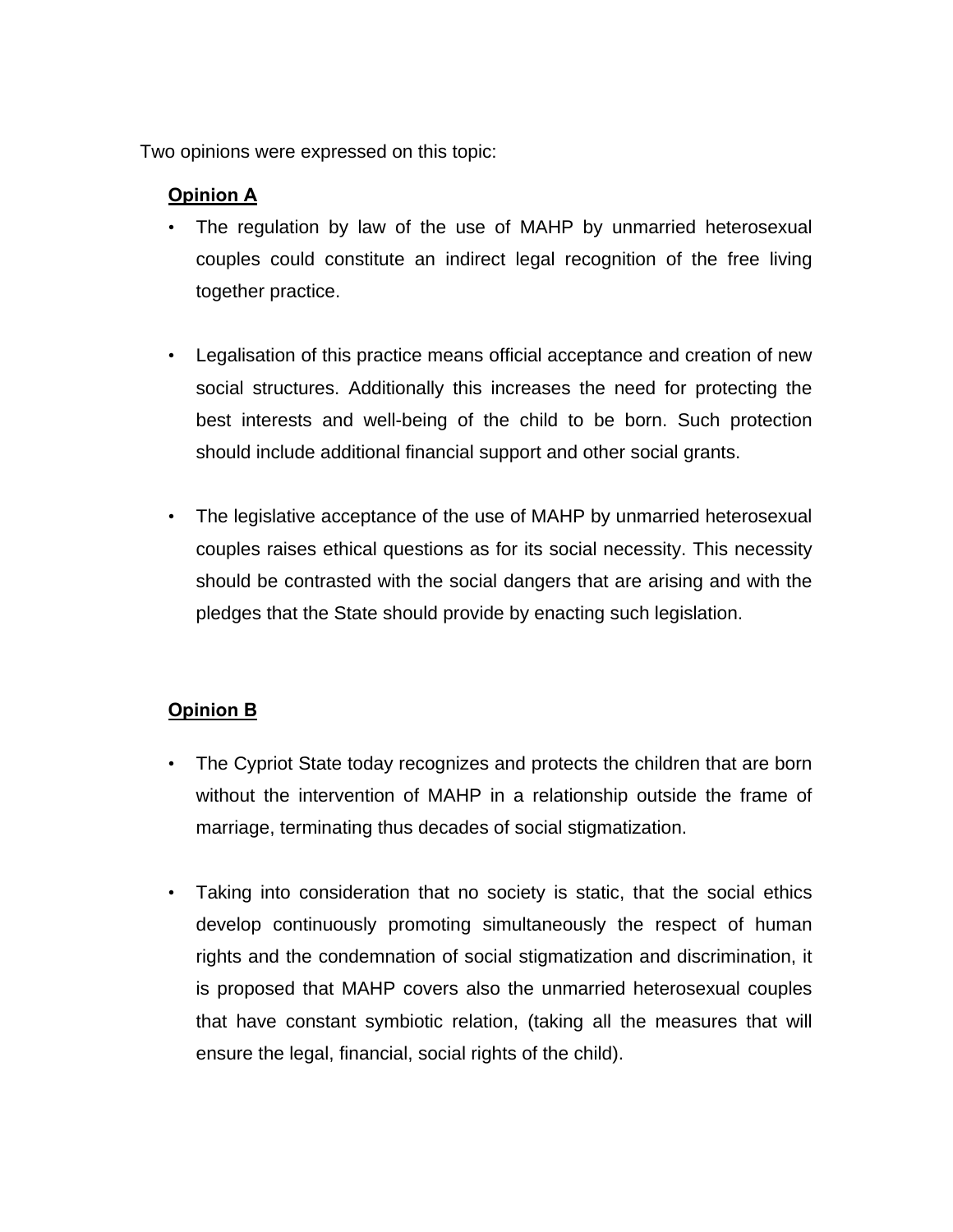The Members of the CNBC, having in mind the above mentioned two opinions, concluded that it is preferable MAHP methods to be used by married couples with either ecclesiastical or political marriage.

#### **Homosexual couples**

As far as homosexual couples are concerned, the CNBC considers that:

- The MAHP constitutes a solution of need and not of a choice. MAHP should be used when there is no possibility of natural procreation solely for medical reasons. This is to say, that the medically assisted individuals have the biological potential to become parents, but they are unable for medical reasons.
- In the case of homosexual couples they don't have the biological potential to become parents, at least in the frame of the relationship that they have selected
- For this reason MAHP is not right to be used for covering the weakness of procreation that derives solely from the homosexual choice of the individual.

The CNBC rejects the use of MAHP methods by homosexual couples for all the above mentioned reasons.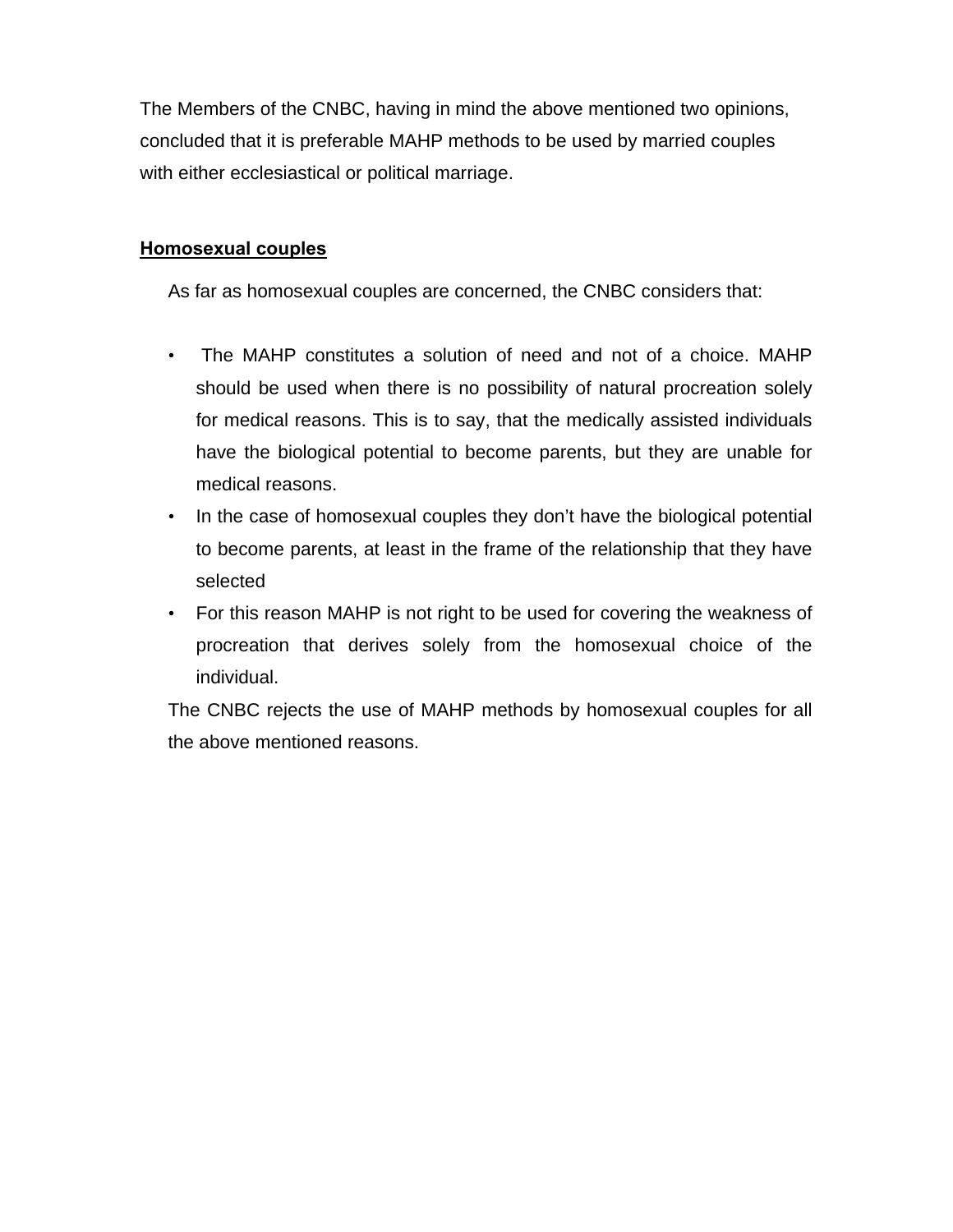#### **Single Parent:**

 The deliberate creation of children in a single parent family by using MAHP is not ethically acceptable for the following reasons:

- The children will lack the opportunity to grow up in a family with both parents.
- This puts in risk the well being and the psychological development of the children.
- The legal recognition for applications of MAHP in single individuals could encourage the creation of single parent families with unknown social implications.

#### **Possible use of surrogate mother raises a lot of bioethical questions such as the following:**

- 1. Does the use of surrogate mother contradict with the freedom of the person?
- 2. Is it inconsistent with the concept of family and its respect?
- 3. Could surrogacy be developed in a service for financial gain and incentives to be given to vulnerable people?
- 4. Is a new type of slavery and commercialization of the human being created?
- 5. The separation of a surrogate mother from the child after the birth, leads to several ethical, psychological, social, legal, and medical questions due to the bonds developed between them through the pregnancy?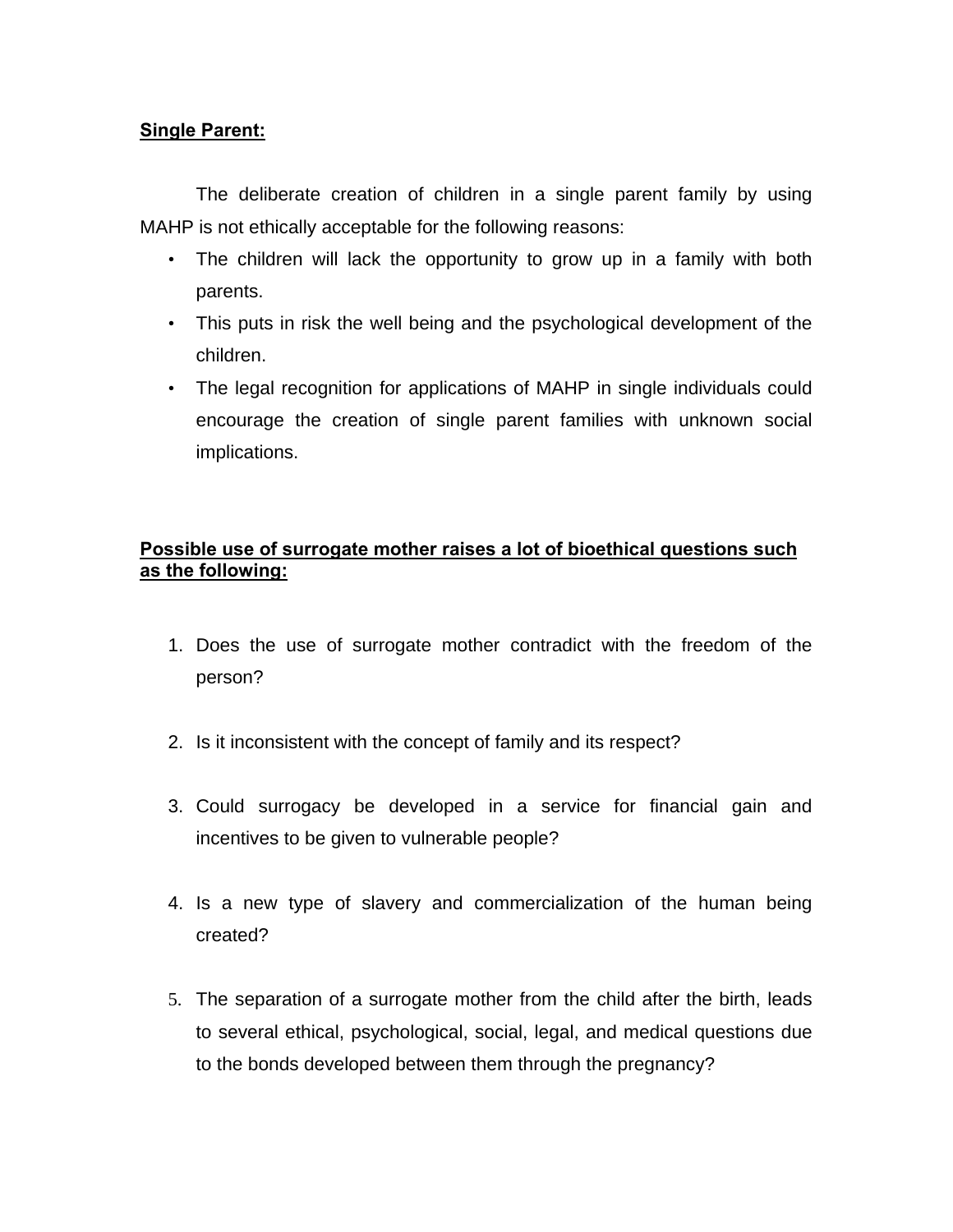#### **Possibilities for use of Surplus Embryos in-vitro**

The IVF procedure gives the possibility for the creation of more embryos in-vitro than the necessary ones, for the parental project. Consequently, in order to avoid this situation it is the opinion of the CNBC that only one embryo in-vitro should be created in each parental project. Exception could be made for women aged above 40 years old where 2 or 3 embryos could be created and implanted in the uterus.

#### **The CNBC discussed the various options available in case of surplus embryos in-vitro:**

- 1. Storage and use of the surplus embryos by the same couple for future pregnancies
- 2. Donation of surplus embryos to other couples with infertility problems
- 3. Immediate disposal of surplus embryos
- 4. Use of surplus embryos for research purposes

Many ethical dilemmas arise from the options above, mainly from options 3 and 4.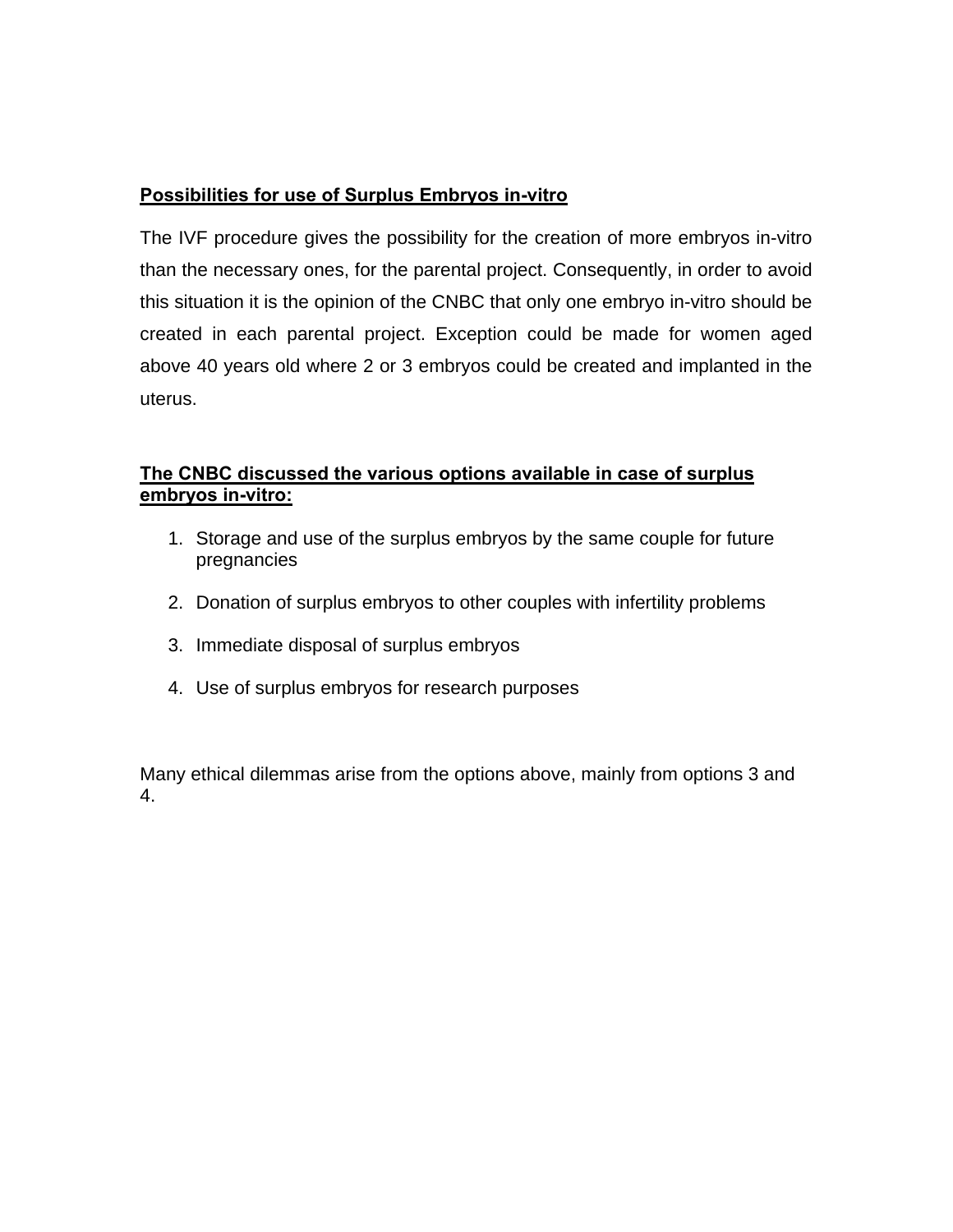## **Storage and use of the surplus embryos by the same couple for future pregnancies**

- Storage is possible only for a limited period of time (for example in UK, Spain, France storage period is 5 years, in Sweden 1 year, in Denmark 2 years and in Norway 3 years).
- Thus ethical dilemmas arise from the fact that these embryos if not used within the specific period, are condemned to reach their natural end and being disposed.
- That's why in some countries, storage of embryos in-vitro is prohibited.
- Another ethical dilemma is the fate of the cryopreserved (stored) embryos in case of divorce of the couple or death of one of the husbands.

#### **Donation of surplus embryos to other couples with infertility problems**

 Members of the CNBC unanimously believe that if this option is to be adopted, then it is necessary for both couples to receive non directive counseling so as to give their free informed consent. This could protect both sides, from any future claims (legal, financial and other).

 Ethical dilemmas arising from the donation of surplus embryos mainly relate to:

- (1) the possibility the child to be born to have confusion about his/her identity.
- (2) the child may develop psychological problems from the fact that he/she will have no physical resemblances with his/her "parents".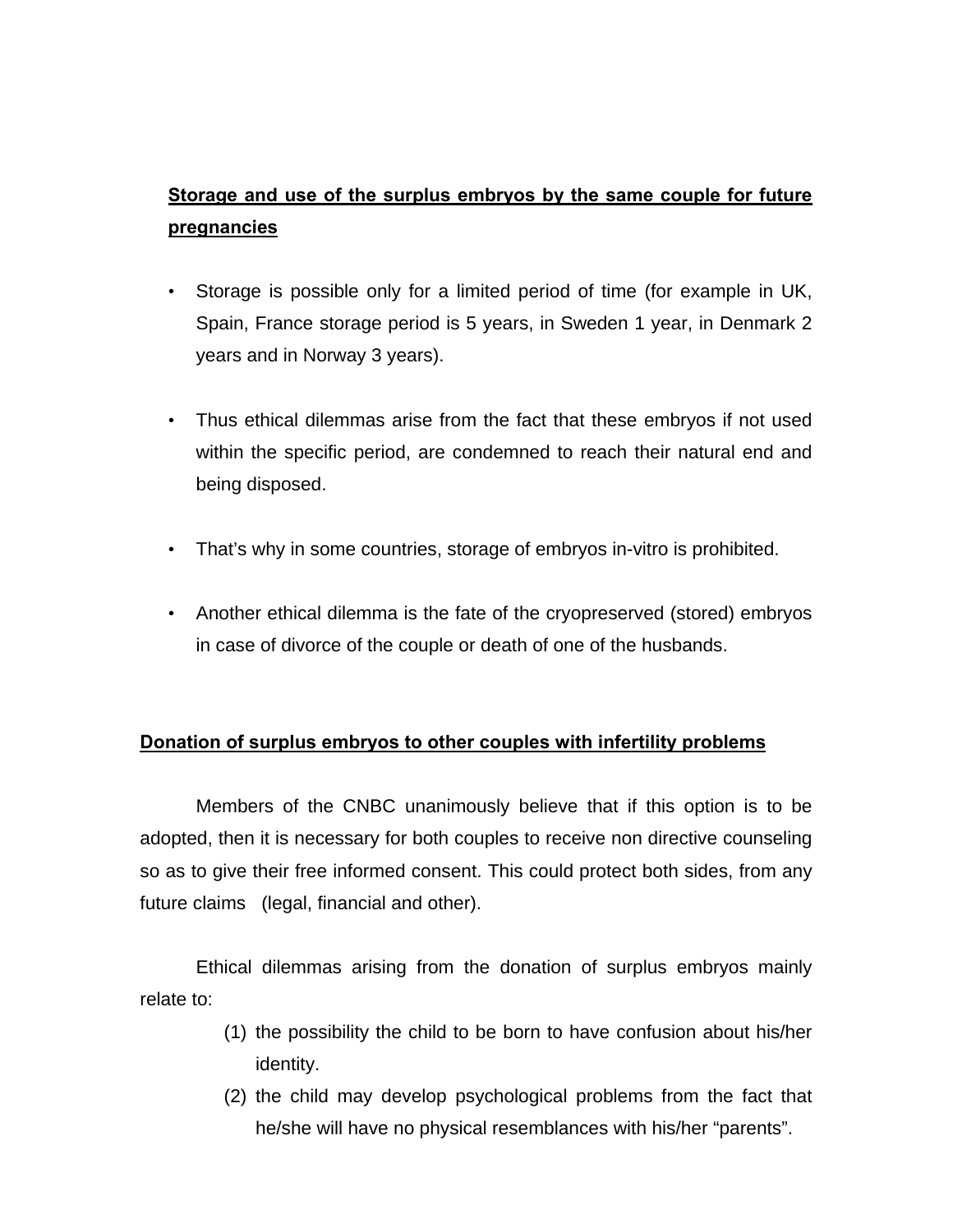#### **Immediate disposal of surplus embryos**

 The ethical dilemmas that arise from the immediate disposal of surplus embryos depend on the belief of each person regarding the ethical status of the embryo.

 For those who believe that the embryo, from the moment of its conception, has the moral status of a human being, any activity, no matter how well intended, which could destroy an embryo, is unthinkable and totally unacceptable.

 For those who believe that the embryo acquires its moral status in accordance with its developmental stage the disposal of the embryos in-vitro is acceptable always in conjunction with its stage of development.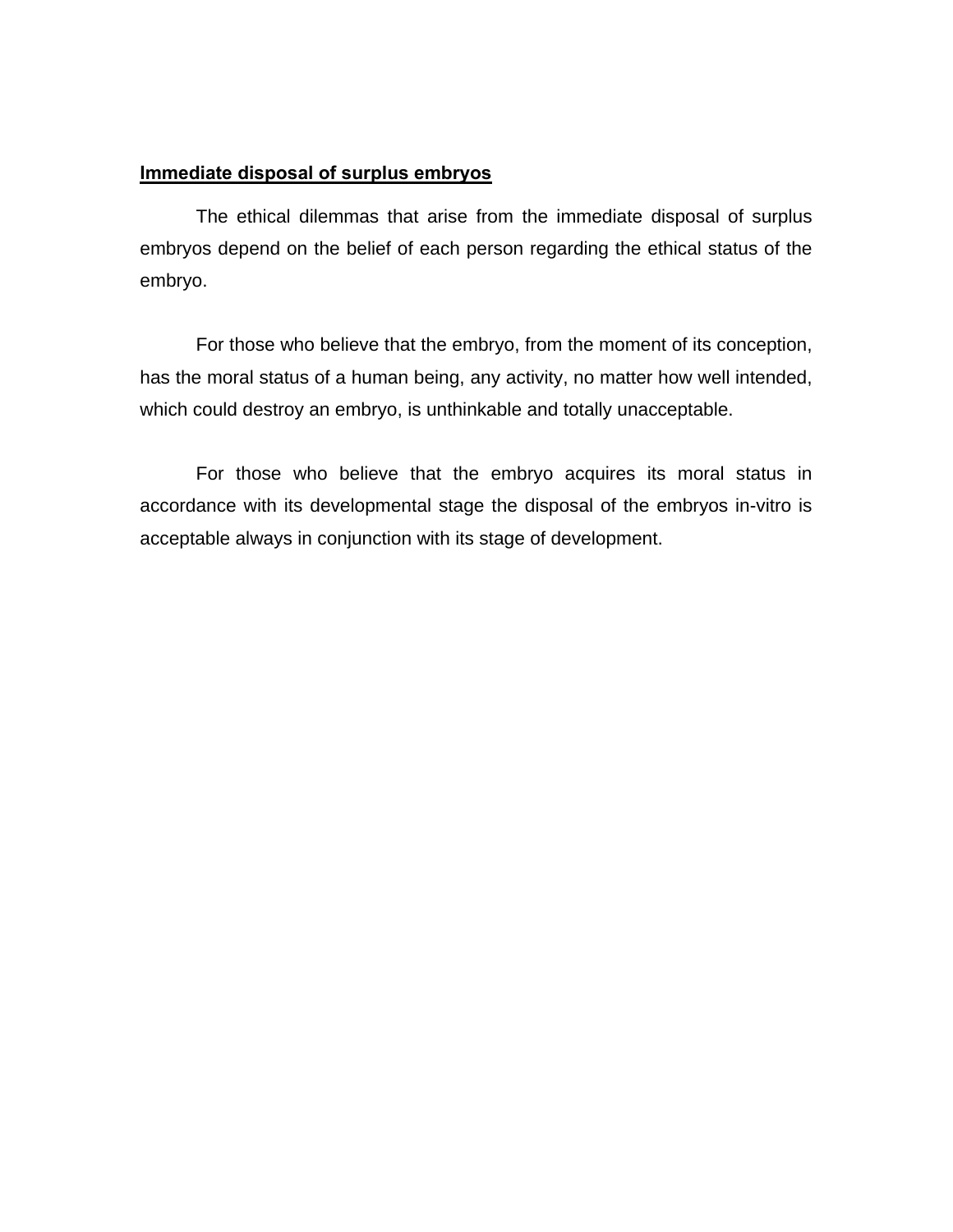#### **Possibility for Use of surplus embryos for research purposes**

- 1. The creation of embryos in-vitro for research purposes is prohibited in accordance with the provisions of Article 18, of the Oviedo Convention.
- 2. The law should adequately protect the embryo in-vitro, with clear and unambiguous provisions, because it is a vulnerable entity and it lacks the protection of its mother.
- 3. The embryo in-vitro is being created for its own worth.
- 4. The legislation should pose all the necessary safeguards in order to avoid the manipulation of the IVF procedures and the creation of supernumerary embryos for research purposes.
- 5. The surplus embryos from an IVF parental project is not acceptable to be used for research purposes if the couple does not give it's inform consent for such a use in advance and after a non directive counseling.
- 6. The use of supernumerary surplus embryos in-vitro for research purposes and their consequent destruction is ethically balanced by the uncertain prospects of curing others? Is this in conflict with the principle that medicine is benefiting and not damaging?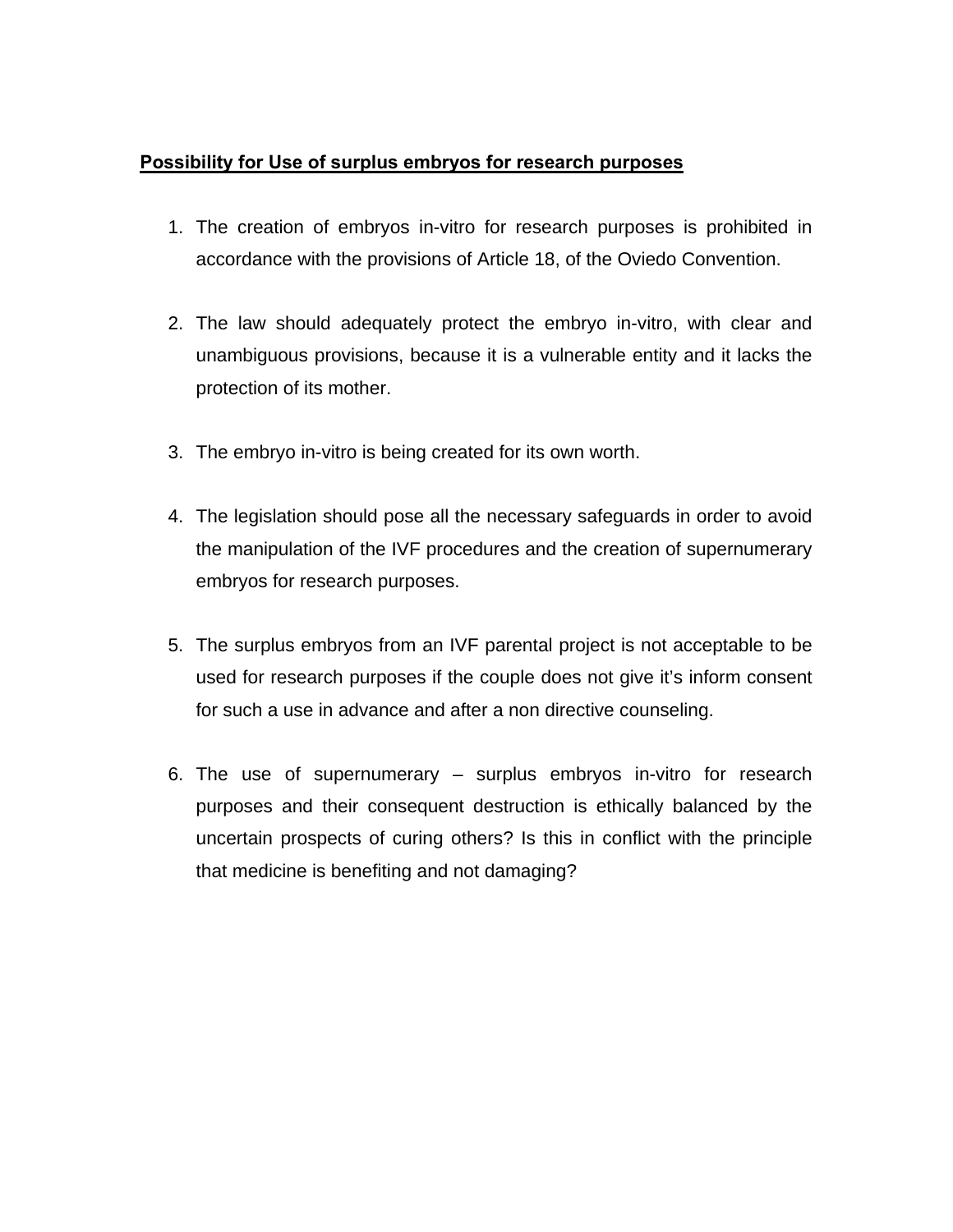### **Sperm and ovum donation**

- Through the donation of sperm and ovum, a third person interferes in the couple. Thus, the fact that one of the husbands is the biological parent and the other is not, can create its own tensions in the family.
- The donors have to go through careful genetic screening and medical examinations. This is to ensure that there is no risk of transmission of genetic, hereditary or other diseases to the child to be born. It is worth noting that it is not scientifically possible to check for all genetic related diseases.
- The right of the child to be born to know his/her biological parents contradicts with the right of anonymity of the donor and the right of autonomy and privacy of the parents.
- It creates risks for commercialization, exploitation and reproductive tourism.
- Risk of having cases of incest if the number of children from each donor is not controlled
- The right of the child to have access to his/her biological parents in case of a hereditary disease is questionable
- There is no respect towards the concept of family, towards the person in the couple with fertility problems and towards the genetic identity of the child to be born
- It raises the issue of compensation to the donor for the donation. Do human parts and biological material have a price? Could this lead to a new form of human exploitation of those who have economic problems?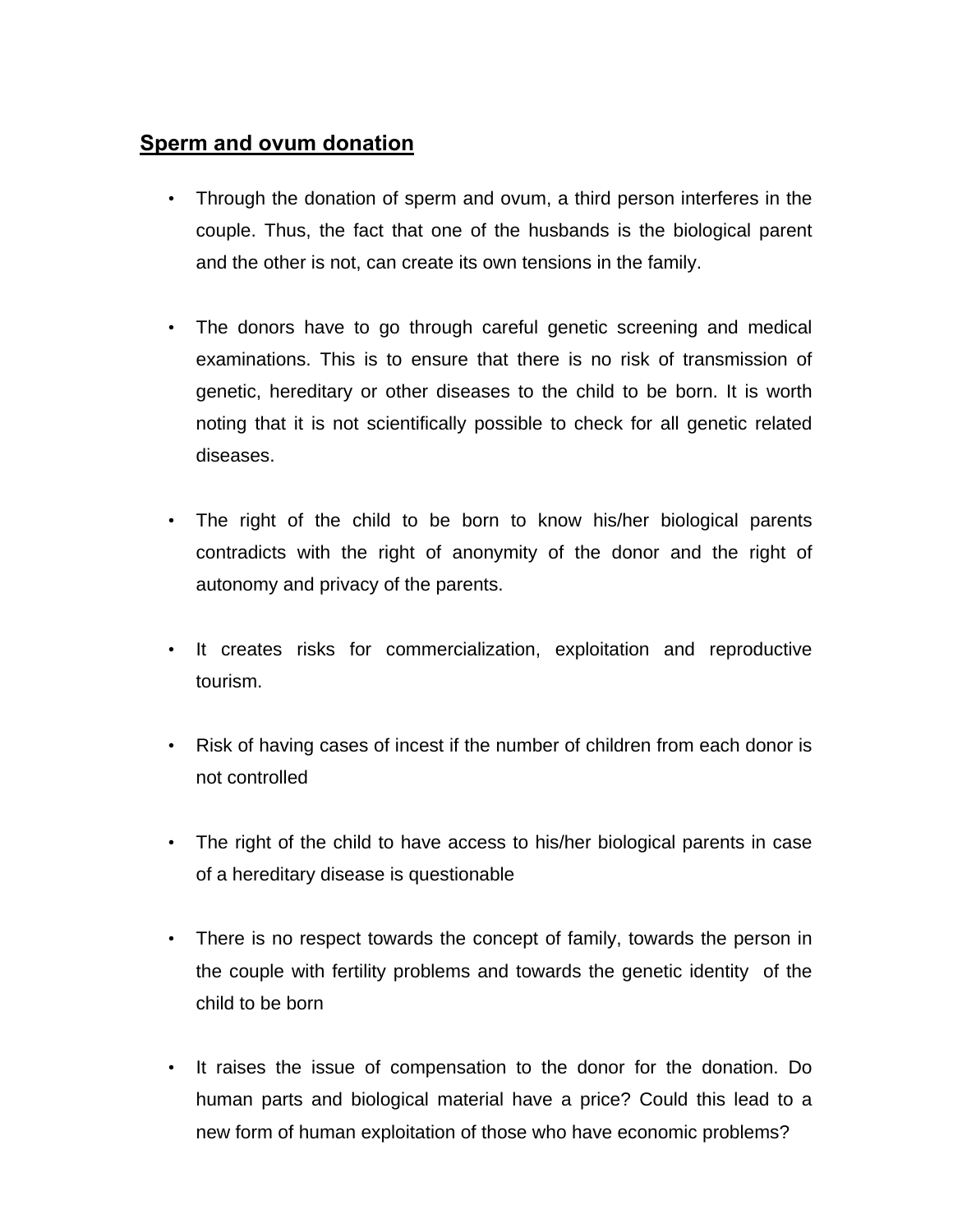• What is the definition of "Reasonable Compensation"? This is a subjective phrase, as it depends on the financial standards of the country where the donor is coming from.

## **Use of Preimplantation Genetic Diagnosis (PGD) method**

### Opinion A:

- Under PGD method there is a screening of cells from embryos in-vitro for the detection of genetic and/or chromosomal disorders before the embryo is transferred in the uterus.
- PGD gives rise to the creation of a number of embryos in-vitro. Thus more surplus embryos to be used outside the parental project.
- It gives rise to the use of IVF procedure not only to cases where there is an infertility problem of the couple involved but as well for other reasons outside this main scope.
- It open's the door for sex selection of the child to be born
- It gives the possibility for birth of a child that will be HLA compatible with a sick sibling for transplantation purposes. Do we want the child for his own worth or we want it to become an organ donor?
- The continuous enlargement of the list of the purposes and the diseases, for which the PGD could be used, will probably drive the societies to see and understand PGD as a necessity for the avoidance of giving birth to diseased children. This contains the risk for a change in the society's morality and understanding towards the sick and the suffering.